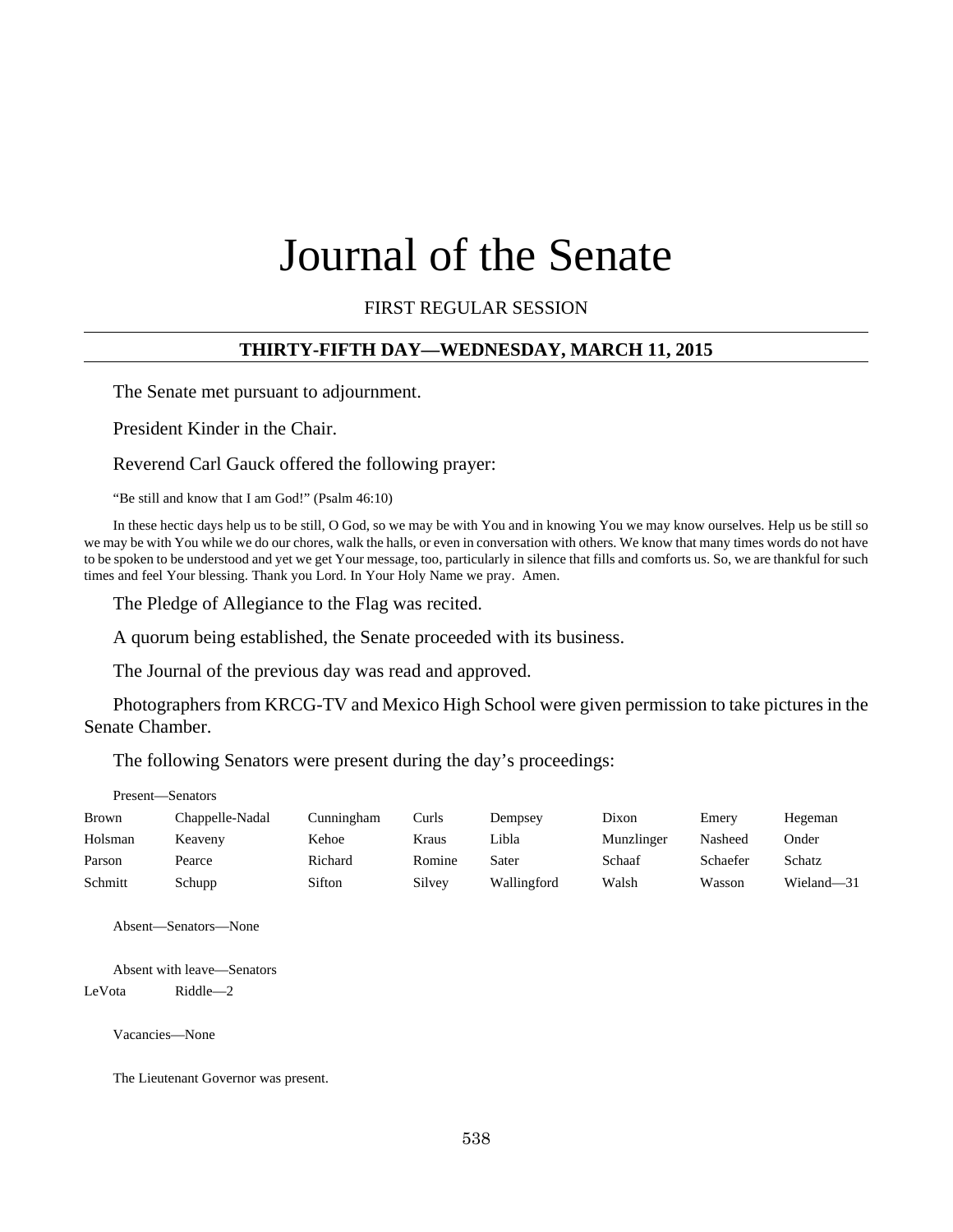The Senate observed a moment of silence in memory of the fallen U. S. military members at Eglin Air Force Base in Florida.

#### **RESOLUTIONS**

Senator Sater offered Senate Resolution No. 596, regarding Sydney Buffington, Mt. Vernon, which was adopted.

On behalf of Senator LeVota, Senator Keaveny offered Senate Resolution No. 597, regarding Scott Sharkey, Liberty, which was adopted.

On behalf of Senator LeVota, Senator Keaveny offered Senate Resolution No. 598, regarding the Honorable Harold L. Caskey, Butler, which was adopted.

#### **SENATE BILLS FOR PERFECTION**

Senator Parson moved that **SB 330** be called from the Informal Calendar and again taken up for perfection, which motion prevailed.

Senator Pearce assumed the Chair.

President Kinder assumed the Chair.

Senator Pearce assumed the Chair.

At the request of Senator Parson, **SB 330** was placed on the Informal Calendar.

Senator Schaaf moved that **SB 10**, with **SCS**, be called from the Informal Calendar and taken up for perfection, which motion prevailed.

**SCS** for **SB 10**, entitled:

## SENATE COMMITTEE SUBSTITUTE FOR SENATE BILL NO. 10

An Act to repeal section 192.667, RSMo, and to enact in lieu thereof one new section relating to infection reporting, with existing penalty provisions.

Was taken up.

Senator Schaaf moved that **SCS** for **SB 10** be adopted.

Senator Schaaf offered **SA 1**:

#### SENATE AMENDMENT NO. 1

Amend Senate Committee Substitute for Senate Bill No. 10, Page 1, Section 192.667, Line 16, by striking "health-care associated" and inserting in lieu thereof the following: "**healthcare-associated**"; and

Further amend said bill and section, page 2, line 52, by striking "nosocomial" and inserting in lieu thereof the following: "**healthcare-associated**"; and

Further amend said bill and section, page 5, line 145, by striking the word "Is" and inserting in lieu thereof the following: "**Are**"; and further amend line 149, by striking the word "Demonstrates" and inserting in lieu thereof the following: "**Demonstrate**"; and further amend line 153, by striking the word "Is" and inserting in lieu thereof the following: "**Are**"; and further amend line 157, by striking "health-care associated" and inserting in lieu thereof the following: "**healthcare-associated**".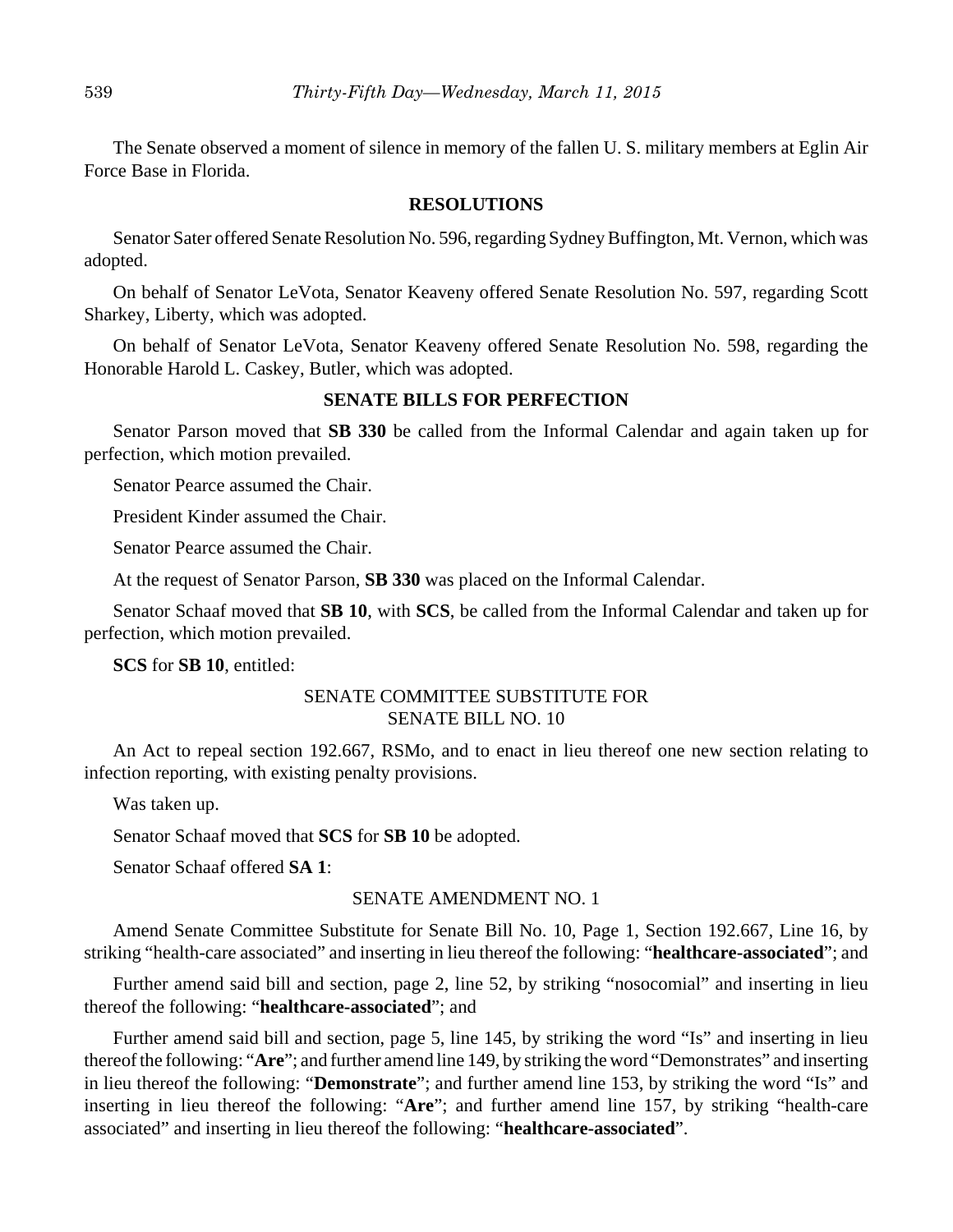Senator Schaaf moved that the above amendment be adopted, which motion prevailed.

Senator Kehoe assumed the Chair.

Senator Schaaf moved that **SCS** for **SB 10**, as amended, be adopted, which motion prevailed.

On motion of Senator Schaaf, **SCS** for **SB 10**, as amended, was declared perfected and ordered printed.

Senator Brown moved that **SB 119**, with **SCS**, be called from the Informal Calendar and taken up for perfection, which motion prevailed.

**SCS** for **SB 119**, entitled:

## SENATE COMMITTEE SUBSTITUTE FOR SENATE BILL NO. 119

An Act to repeal sections 196.970, 196.973, 196.976, 196.981, 196.984, and 556.001, RSMo, section 196.979 as enacted by senate bill no. 491, ninety-seventh general assembly, second regular session, and section 196.979 as enacted by house bill no. 1687, ninety-third general assembly, second regular session, and to enact in lieu thereof nine new sections relating to the prescription drug repository, with existing penalty provisions.

Was taken up.

Senator Brown moved that **SCS** for **SB 119** be adopted, which motion prevailed.

On motion of Senator Brown, **SCS** for **SB 119**, was declared perfected and ordered printed.

Senator Wallingford moved that **SB 152**, with **SCS**, be called from the Informal Calendar and taken up for perfection, which motion prevailed.

**SCS** for **SB 152**, entitled:

## SENATE COMMITTEE SUBSTITUTE FOR SENATE BILL NO. 152

An Act to repeal sections 29.380, 260.200, 260.225, 260.235, 260.250, 260.320, 260.325, 260.330, 260.335, and 260.345, RSMo, and to enact in lieu thereof eleven new sections relating to solid waste.

Was taken up.

Senator Wallingford moved that **SCS** for **SB 152** be adopted.

Senator Wallingford offered **SA 1**:

#### SENATE AMENDMENT NO. 1

Amend Senate Committee Substitute for Senate Bill No. 152, Page 21, Section 260.335, Line 71, by inserting immediately after the word "for" the following: "**grant applications in subsequent years or for**".

Senator Wallingford moved that the above amendment be adopted, which motion prevailed.

Senator Wallingford moved that **SCS** for **SB 152**, as amended, be adopted, which motion prevailed.

On motion of Senator Wallingford, **SCS** for **SB 152**, as amended, was declared perfected and ordered printed.

President Pro Tem Dempsey assumed the Chair.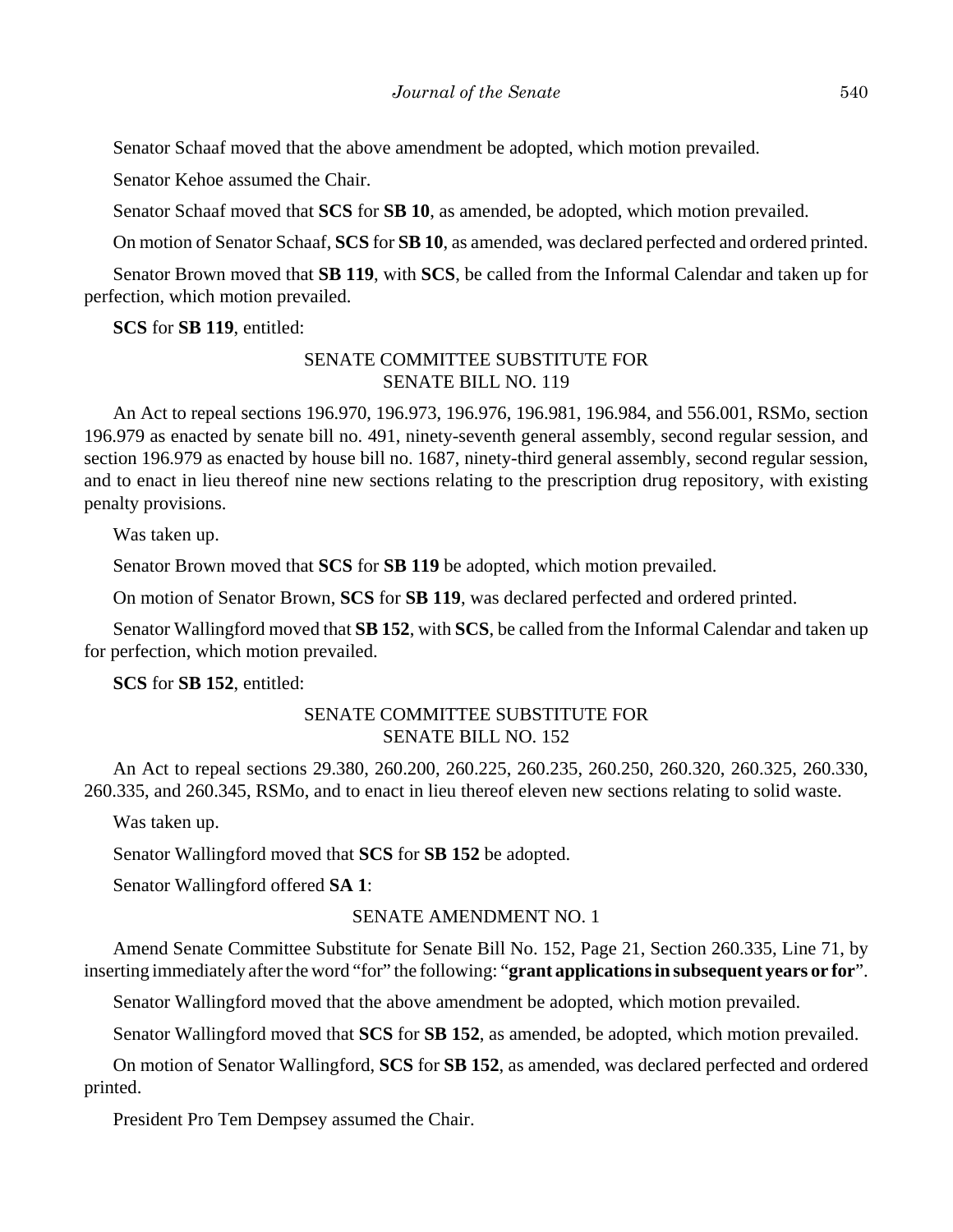## **REPORTS OF STANDING COMMITTEES**

Senator Pearce, Chairman of the Committee on Education, submitted the following report:

Mr. President: Your Committee on Education, to which was referred **SB 172**, begs leave to report that it has considered the same and recommends that the Senate Committee Substitute, hereto attached, do pass.

Senator Schmitt, Chairman of the Committee on Jobs, Economic Development and Local Government, submitted the following report:

Mr. President: Your Committee on Jobs, Economic Development and Local Government, to which was referred **SB 194**, begs leave to report that it has considered the same and recommends that the bill do pass.

Senator Wasson, Chairman of the Committee on Financial and Governmental Organizations and Elections, submitted the following reports:

Mr. President: Your Committee on Financial and Governmental Organizations and Elections, to which was referred **SB 457**, begs leave to report that it has considered the same and recommends that the bill do pass and be placed on the Consent Calendar.

#### Also,

Mr. President: Your Committee on Financial and Governmental Organizations and Elections, to which was referred **SB 458**, begs leave to report that it has considered the same and recommends that the bill do pass and be placed on the Consent Calendar.

Also,

Mr. President: Your Committee on Financial and Governmental Organizations and Elections, to which were referred **SB 34** and **SB 105**, begs leave to report that it has considered the same and recommends that the Senate Committee Substitute, hereto attached, do pass.

Senator Parson, Chairman of the Committee on Small Business, Insurance and Industry, submitted the following reports:

Mr. President: Your Committee on Small Business, Insurance and Industry, to which was referred **SB 159**, begs leave to report that it has considered the same and recommends that the bill do pass.

#### Also,

Mr. President: Your Committee on Small Business, Insurance and Industry, to which was referred **SB 392**, begs leave to report that it has considered the same and recommends that the bill do pass and be placed on the Consent Calendar.

Senator Kraus, Chairman of the Committee on Ways and Means, submitted the following report:

Mr. President: Your Committee on Ways and Means, to which was referred **SB 336**, begs leave to report that it has considered the same and recommends that the Senate Committee Substitute, hereto attached, do pass.

Senator Dixon, Chairman of the Committee on the Judiciary and Civil and Criminal Jurisprudence, submitted the following report:

Mr. President: Your Committee on the Judiciary and Civil and Criminal Jurisprudence, to which was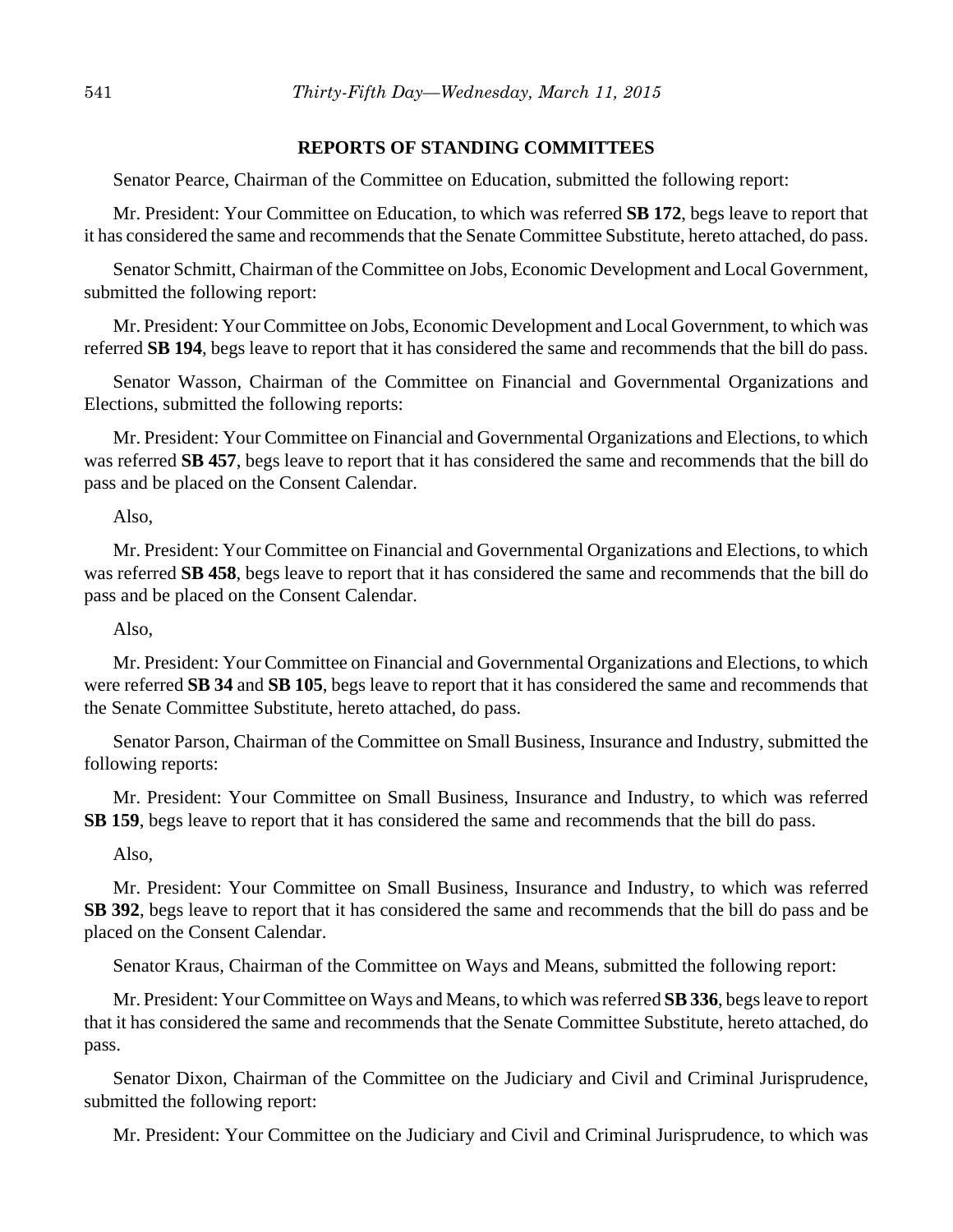referred **SB 340**, begs leave to report that it has considered the same and recommends that the Senate Committee Substitute, hereto attached, do pass and be placed on the Consent Calendar.

Senator Sater, Chairman of the Committee on Seniors, Families and Children, submitted the following report:

Mr. President: Your Committee on Seniors, Families and Children, to which was referred **SB 341**, begs leave to report that it has considered the same and recommends that the Senate Committee Substitute, hereto attached, do pass.

Senator Cunningham, Chairman of the Committee on Governmental Accountability and Fiscal Oversight, submitted the following report:

Mr. President: Your Committee on Governmental Accountability and Fiscal Oversight, to which was referred **SB 203**, begs leave to report that it has considered the same and recommends that the bill do pass.

Senator Libla, Chairman of the Committee on Transportation, Infrastructure and Public Safety, submitted the following reports:

Mr. President: Your Committee on Transportation, Infrastructure and Public Safety, to which was referred **SB 254**, begs leave to report that it has considered the same and recommends that the bill do pass and be placed on the Consent Calendar.

### Also,

Mr. President: Your Committee on Transportation, Infrastructure and Public Safety, to which was referred **SB 272**, begs leave to report that it has considered the same and recommends that the bill do pass and be placed on the Consent Calendar.

#### Also,

Mr. President: Your Committee on Transportation, Infrastructure and Public Safety, to which was referred **SB 318**, begs leave to report that it has considered the same and recommends that the bill do pass and be placed on the Consent Calendar.

#### Also,

Mr. President: Your Committee on Transportation, Infrastructure and Public Safety, to which were referred **SB 63** and **SB 111**, begs leave to report that it has considered the same and recommends that the Senate Committee Substitute, hereto attached, do pass.

#### Also,

Mr. President: Your Committee on Transportation, Infrastructure and Public Safety, to which were referred **SB 331** and **SB 21**, begs leave to report that it has considered the same and recommends that the Senate Committee Substitute, hereto attached, do pass.

Senator Richard, Chairman of the Committee on Rules, Joint Rules, Resolutions and Ethics, submitted the following report:

Mr. President: Your Committee on Rules, Joint Rules, Resolutions and Ethics, after examination of **SB 278**, with **SCS**, respectfully requests that it be removed from the Senate Consent Calendar in accordance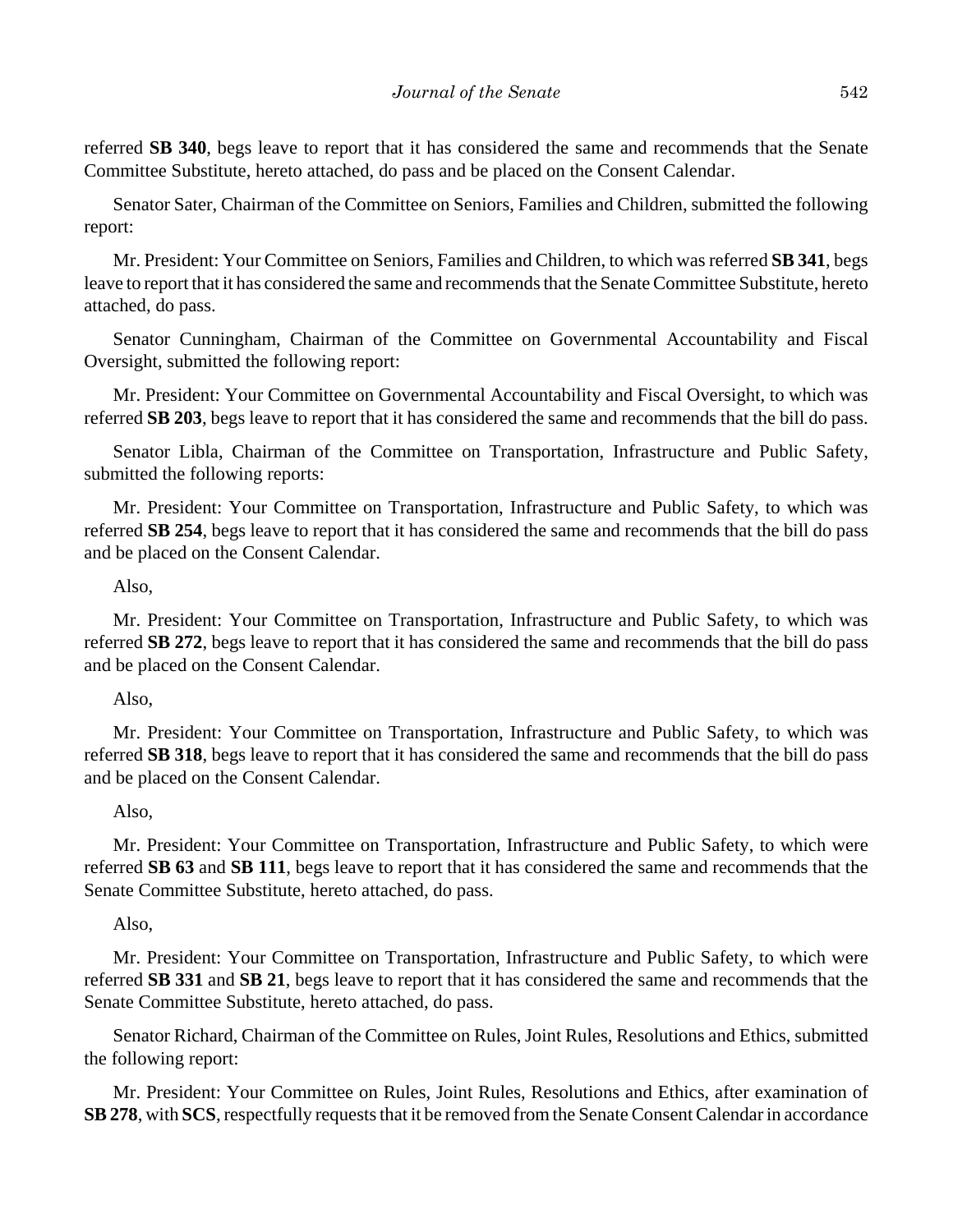with the provisions of Senate Rule 45.

Senator Kehoe assumed the Chair.

## **SENATE BILLS FOR PERFECTION**

Senator Dixon moved that **SB 58** be called from the Informal Calendar and taken up for perfection, which motion prevailed.

Senator Dixon offered **SS** for **SB 58**, entitled:

## SENATE SUBSTITUTE FOR SENATE BILL NO. 58

An Act to repeal sections 8.597, 21.440, 21.445, 21.450, 21.455, 21.460, 21.465, 21.530, 21.535, 21.537, 21.830, 21.835, 21.850, 21.920, 30.953, 30.954, 30.956, 30.959, 30.962, 30.965, 30.968, 30.971, 33.150, 33.710, 33.850, 37.250, 43.518, 99.863, 99.971, 99.1057, 160.530, 167.195, 191.828, 191.934, 192.632, 215.261, 215.262, 217.550, 217.567, 313.001, 320.092, 338.321, 348.439, 361.120, and 630.010, RSMo, and section 105.955 as enacted by senate bill no. 844, ninety-fifth general assembly, second regular session, and to enact in lieu thereof eleven new sections relating to the existence of certain committees.

Senator Dixon moved that **SS** for **SB 58** be adopted, which motion prevailed.

On motion of Senator Dixon, **SS** for **SB 58** was declared perfected and ordered printed.

Senator Romine moved that **SB 224**, with **SCS**, be called from the Informal Calendar and taken up for perfection, which motion prevailed.

Senator Kraus assumed the Chair.

**SCS** for **SB 224**, entitled:

## SENATE COMMITTEE SUBSTITUTE FOR SENATE BILL NO. 224

An Act to repeal section 160.545, RSMo, and to enact in lieu thereof one new section relating to eligibility criteria for reimbursements from the A+ schools program, with an emergency clause.

Was taken up.

Senator Romine moved that **SCS** for **SB 224** be adopted.

Senator Holsman offered **SA 1**:

#### SENATE AMENDMENT NO. 1

Amend Senate Committee Substitute for Senate Bill No. 224, Page 1, In the Title, Line 3, by striking all of said line and inserting in lieu thereof the following: "to eligibility criteria for higher education benefits, with an"; and

Further amend said bill, page 4, section 160.545, line 118, by inserting after all of said line the following:

"**174.820. 1. This section shall be known and may be cited as the "Missouri Tuition Equity Act".**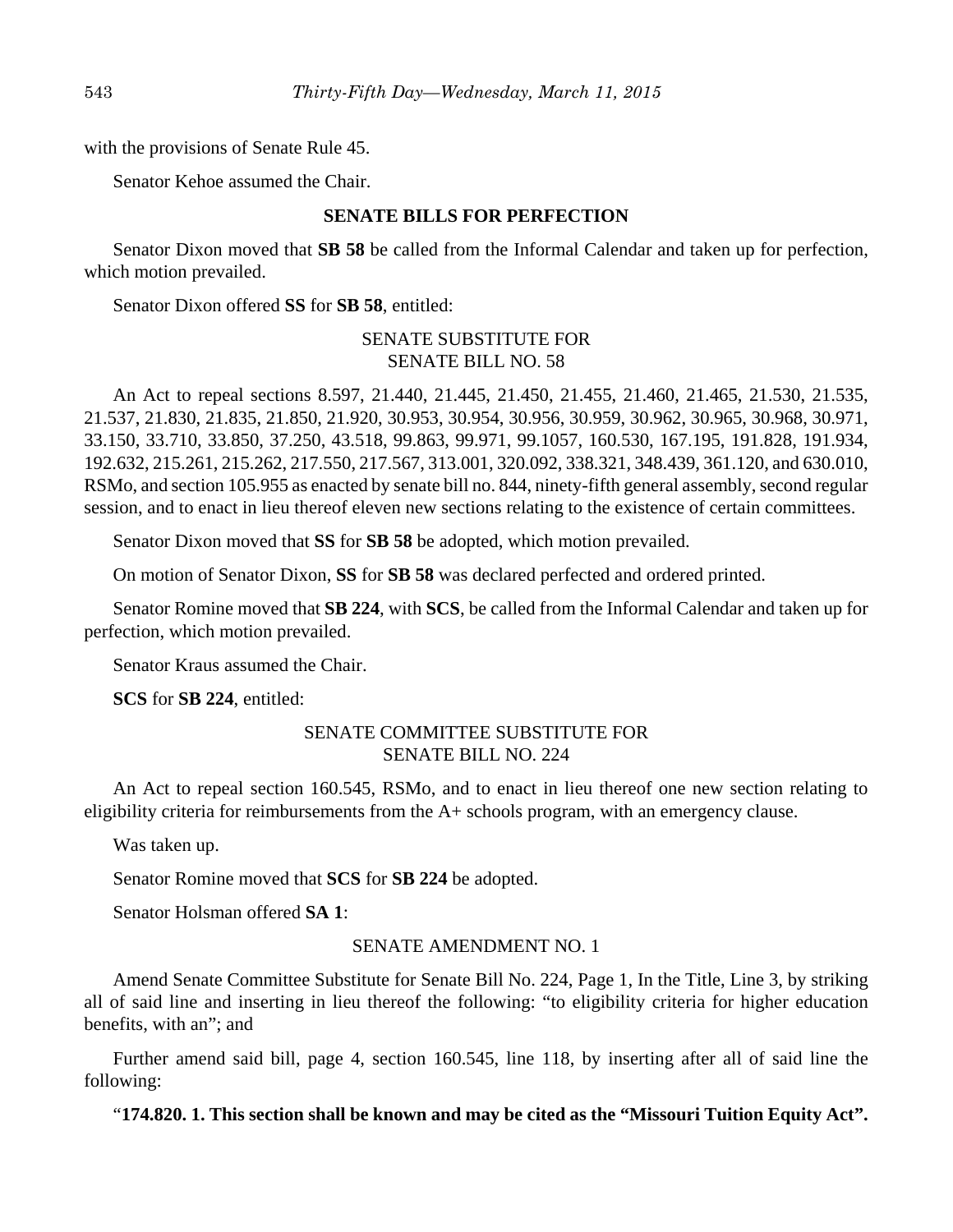**2. Notwithstanding any other provision of law to the contrary, for the purposes of tuition, fees, and admission, the governing board of any Missouri higher education institution that receives any state funds whatsoever shall deem an individual a Missouri resident, unless or until the individual establishes a residence outside of Missouri, if all of the following conditions are met:**

**(1) The individual resided with his or her parent or guardian, or was emancipated, while attending a public or private high school in this state;**

**(2) The individual graduated from a public or private high school or received the equivalent of a high school diploma in this state;**

**(3) The individual attended school in this state for at least two years as of the date the individual graduated from high school or received the equivalent of a high school diploma;**

**(4) The individual entered the United States prior to the enactment of this section; and**

**(5) In the case of an individual who is not a citizen or a permanent resident of the United States, the individual provides the higher education institution with an affidavit stating that the individual will file an application to become a permanent resident of the United States at the earliest opportunity the individual is eligible to do so.**

**3. No Missouri higher education institution that receives any state funds whatsoever may deny admittance to a student based solely on his or her immigration status provided the student has satisfied the requirements of this section.**

**4. Any information collected under this section as part of a student's admission shall remain confidential.**"; and

Further amend said bill and page, section B, line 3 by inserting after the word "semester" the following: "and the importance of providing educational opportunities for Missouri high school graduates"; and

Further amend the title and enacting clause accordingly.

Senator Holsman moved that the above amendment be adopted.

Senator Romine raised the point of order that **SA 1** goes beyond the scope of the bill.

The point of order was referred to the President Pro Tem.

At the request of Senator Romine, **SB 224**, with **SCS**, **SA 1** and point of order (pending), was placed on the Informal Calendar.

## **MESSAGES FROM THE HOUSE**

The following messages were received from the House of Representatives through its Chief Clerk:

Mr. President: I am instructed by the House of Representatives to inform the Senate that the House has taken up and passed **HCS** for **HB 70**, entitled:

An Act to repeal sections 376.370, 376.380, and 376.670, RSMo, and to enact in lieu thereof four new sections relating to valuation of reserves for life insurance.

In which the concurrence of the Senate is respectfully requested.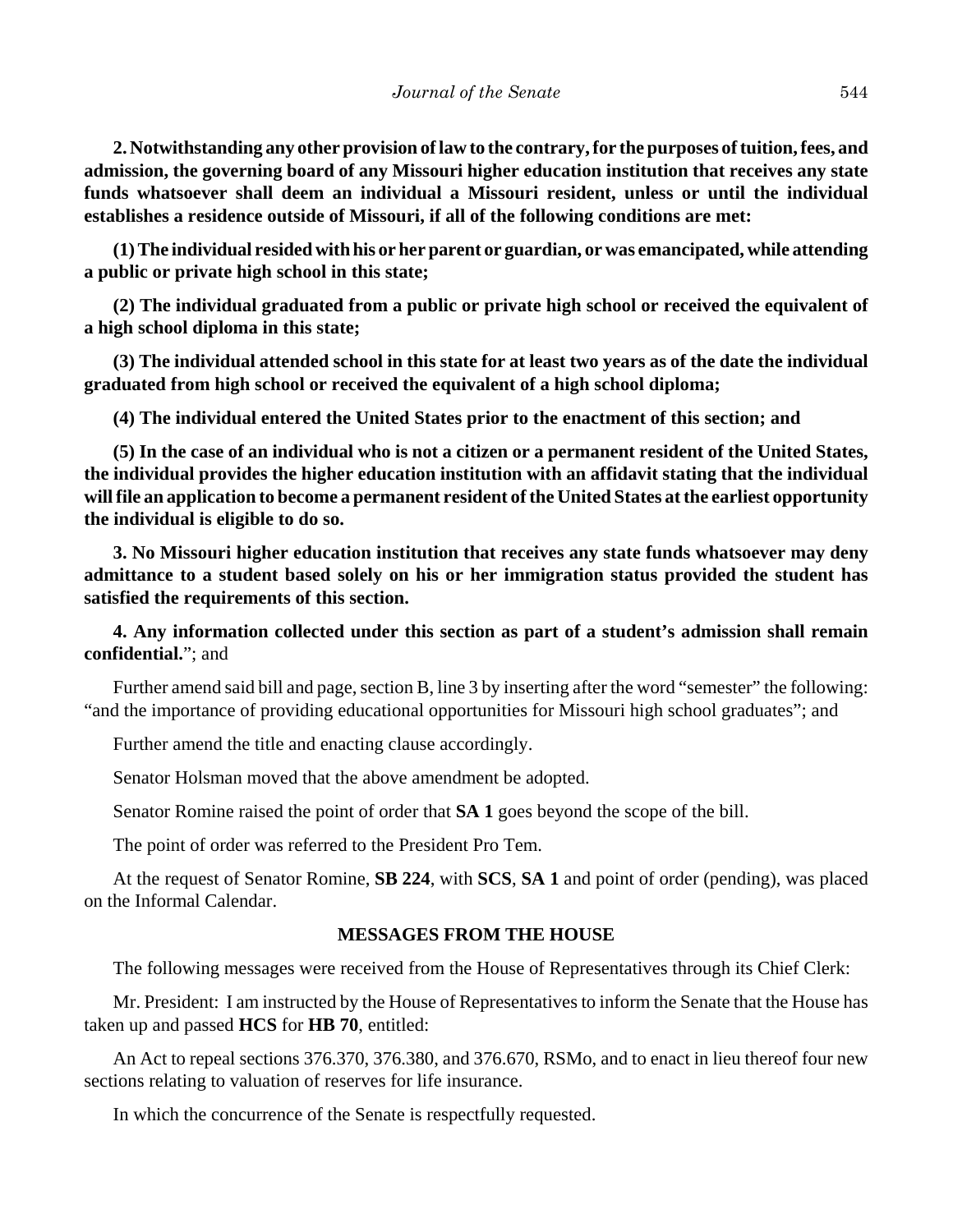Read 1st time.

Also,

Mr. President: I am instructed by the House of Representatives to inform the Senate that the House has taken up and passed **HCS** for **HB 187**, entitled:

An Act to repeal sections 173.1104 and 173.1110, RSMo, and to enact in lieu thereof three new sections relating to postsecondary education public benefits.

In which the concurrence of the Senate is respectfully requested.

Read 1st time.

### **REPORTS OF STANDING COMMITTEES**

Senator Richard, Chairman of the Committee on Rules, Joint Rules, Resolutions and Ethics, submitted the following reports:

Mr. President: Your Committee on Rules, Joint Rules, Resolutions and Ethics, to which were referred **SCS** for **SB 10** and **SCS** for **SB 119**, begs leave to report that it has examined the same and finds that the bills have been truly perfected and that the printed copies furnished the Senators are correct.

On motion of Senator Richard, the Senate recessed until 4:30 p.m.

### **RECESS**

The time of recess having expired, the Senate was called to order by Senator Pearce.

#### **SENATE BILLS FOR PERFECTION**

Senator Sater moved that **SB 326**, with **SCS**, be called from the Informal Calendar and taken up for perfection, which motion prevailed.

**SCS** for **SB 326**, entitled:

## SENATE COMMITTEE SUBSTITUTE FOR SENATE BILL NO. 326

An Act to repeal section 50.622, RSMo, and to enact in lieu thereof one new section relating to the authority for counties to decrease their budgets.

Was taken up.

Senator Sater moved that **SCS** for **SB 326** be adopted, which motion prevailed.

On motion of Senator Sater, **SCS** for **SB 326** was declared perfected and ordered printed.

Senator Munzlinger moved that **SB 56**, with **SCS**, be called from the Informal Calendar and taken up for perfection, which motion prevailed.

Senator Dixon assumed the Chair.

Senator Schmitt assumed the Chair.

**SCS** for **SB 56**, entitled: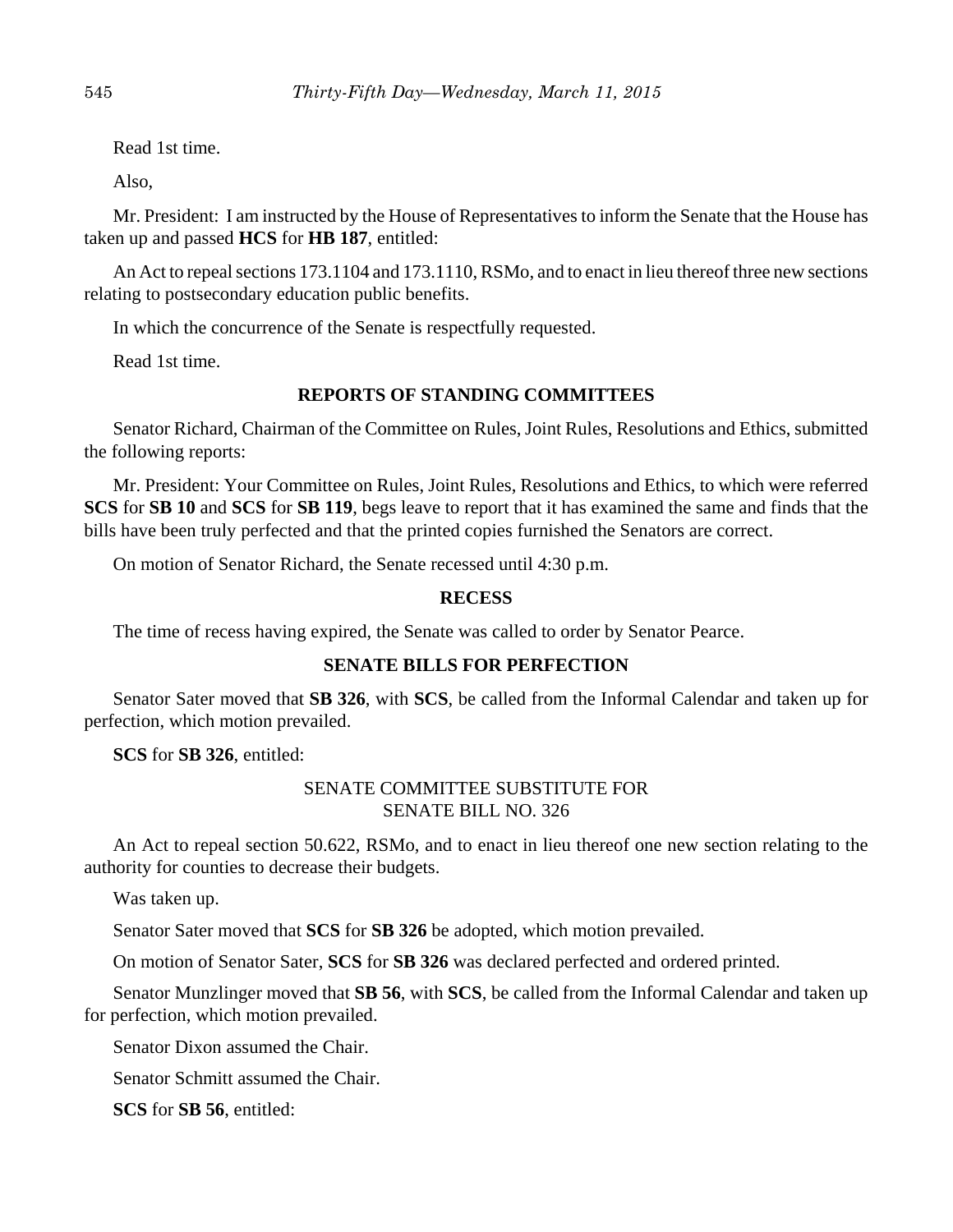## SENATE COMMITTEE SUBSTITUTE FOR SENATE BILL NO. 56

An Act to amend chapter 252, RSMo, by adding thereto one new section relating to permits issued by the department of conservation.

Was taken up.

Senator Munzlinger moved that **SCS** for **SB 56** be adopted, which motion prevailed.

On motion of Senator Munzlinger, **SCS** for **SB 56** was declared perfected and ordered printed.

Senator Dixon moved that **SB 201** be called from the Informal Calendar and taken up for perfection, which motion prevailed.

At the request of Senator Dixon, **SB 201** was placed on the Informal Calendar.

Senator Romine moved that **SB 224**, with **SCS**, **SA 1** and point of order (pending), be called from the Informal Calendar and again taken up for perfection, which motion prevailed.

At the request of Senator Holsman, **SA 1** was withdrawn, rendering the point of order moot.

**SCS** for **SB 224** was again taken up.

Senator Romine moved that **SCS** for **SB 224** be adopted, which motion prevailed.

On motion of Senator Romine, **SCS** for **SB 224** was declared perfected and ordered printed.

Senator Keaveny moved that **SB 216** be called from the Informal Calendar and taken up for perfection, which motion prevailed.

On motion of Senator Keaveny, **SB 216** was declared perfected and ordered printed.

Senator Sifton moved that **SB 164** be called from the Informal Calendar and taken up for perfection, which motion prevailed.

On motion of Senator Sifton, **SB 164** was declared perfected and ordered printed.

Senator Dixon moved that **SB 201** be called from the Informal Calendar and again taken up for perfection, which motion prevailed.

Senator Dixon offered **SS** for **SB 201**, entitled:

### SENATE SUBSTITUTE FOR SENATE BILL NO. 201

An Act to repeal sections 221.160 and 550.030, RSMo, and to enact in lieu thereof two new sections relating to the costs of imprisonment.

Senator Dixon moved that **SS** for **SB 201** be adopted, which motion prevailed.

On motion of Senator Dixon, **SS** for **SB 201** was declared perfected and ordered printed.

At the request of Senator Richard, **SJR 7** was placed on the Informal Calendar.

Senator Sater moved that **SB 256** be taken up for perfection, which motion prevailed.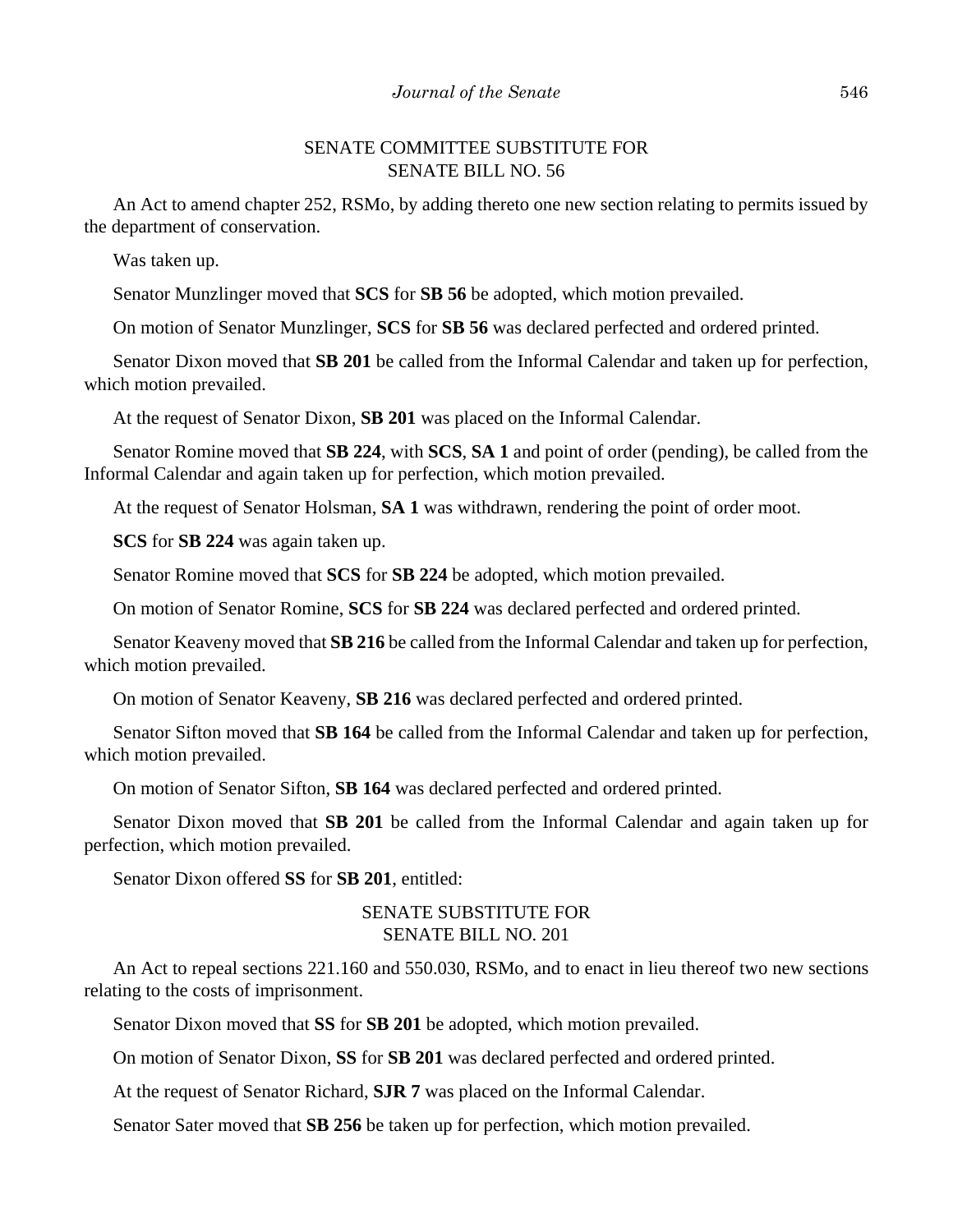On motion of Senator Sater, **SB 256** was declared perfected and ordered printed.

## **REPORTS OF STANDING COMMITTEES**

Senator Richard, Chairman of the Committee on Rules, Joint Rules, Resolutions and Ethics, submitted the following reports:

Mr. President: Your Committee on Rules, Joint Rules, Resolutions and Ethics, to which were referred **SCS** for **SB 152** and **SS** for **SB 58**, begs leave to report that it has examined the same and finds that the bills have been truly perfected and that the printed copies furnished the Senators are correct.

#### **COMMUNICATIONS**

President Pro Tem Dempsey submitted the following:

March 11, 2015

Adriane Crouse Secretary of the Senate State Capitol, Room 325 Jefferson City, MO 65101

Dear Ms. Crouse:

Due to my absence during the legislative day beginning at 4:00 p.m. Wednesday, March 11, 2015, and until my return to the Missouri State Capitol Building, I authorize the Senate Majority Floor Leader to exercise the following duties:

- Receive reports of Senate Consent bills from Senate Standing Committees.
- Submit report from the Senate Gubernatorial Appointments Committee for consideration and adoption.

Sincerely, Jempor Tom Dempsey

Also,

March 11, 2015

Ms. Adriane Crouse Secretary of the Senate State Capitol, Room 325 Jefferson City, MO 65101

Dear Ms. Crouse:

In accordance with SCR 5, I am appointing the following to the Missouri Lead Industry Employment, Economic Development and Environmental Remediation Task Force:

Senator Gary Romine, Chair Senator Doug Libla Senator Gina Walsh Matt Wohl, Industry Representative

If you have any questions, please do not hesitate to contact me.

Sincerely, Demport

Tom Dempsey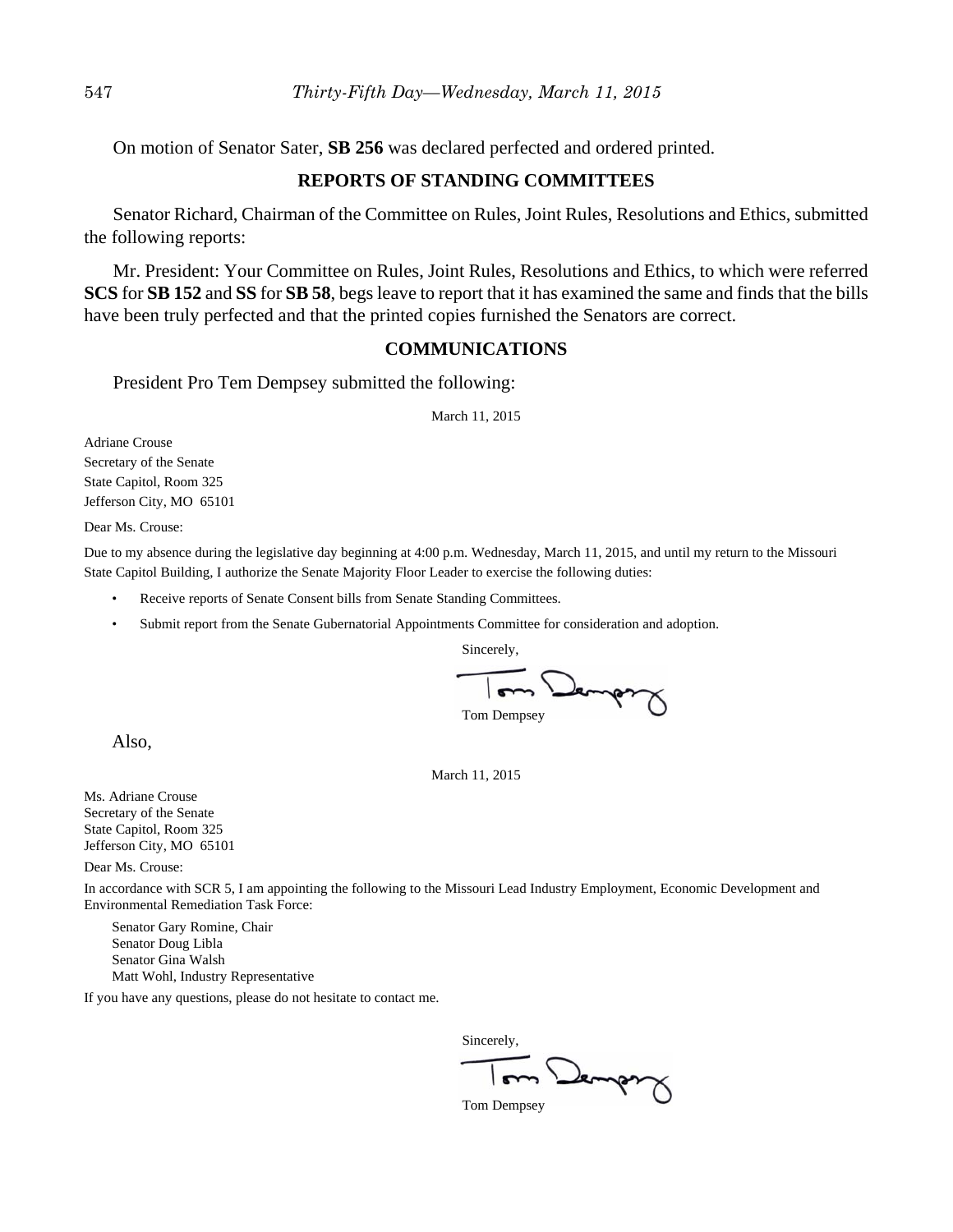#### **RESOLUTIONS**

Senator Keaveny offered Senate Resolution No. 599, regarding Richard Angle, Saint Louis, which was adopted.

Senator Sifton offered Senate Resolution No. 600, regarding Thomas Drake, Webster Groves, which was adopted.

Senator Hegeman offered Senate Resolution No. 601, regarding Jacob Anderson, Excelsior Springs, which was adopted.

Senator Hegeman offered Senate Resolution No. 602, regarding Caleb Shepard, Excelsior Springs, which was adopted.

Senator Curls offered Senate Resolution No. 603, regarding Dr. Harry Blake, Mount Canaan Baptist Church, Shreveport, Louisiana, which was adopted.

Senator Curls offered Senate Resolution No. 604, regarding George C. Fraser, FraserNet, which was adopted.

## **INTRODUCTIONS OF GUESTS**

On behalf of Senator Riddle and himself; Senator Munzlinger introduced to the Senate, Sara May Given; Superintendent Kevin Freeman; and members of the Jelly Bean Speech Olympic Team, Mexico High School.

Senator Parson introduced to the Senate, Teri Turner, Teacher of the Year; and teacher Chris Kindle; and students, Kylie Bales, Keelly Jones, Ethan Yazell, Caroline Yang, Alex Sanchez, Lanie Beard, Haleigh Carson, Stephen Weeks and Maggie Beard, Smith-Cotton High School, Sedalia.

Senator Libla introduced to the Senate, Ethan Andrews, his mother, Kara Hancock, and his grandparents, Dellis and Vicki Cookson, Puxico.

Senator Wallingford introduced to the Senate, Addison Ringwald, and her mother, Beth, Clippard Elementary School, Cape Girardeau; and Addison was made honorary page.

Senator Wallingford introduced to the Senate, Gabe and Etty Solo, Trinity Lutheran School, Cape Girardeau.

Senator Schaefer introduced to the Senate, coaches, Laura Wacker, Zach Mertens, Emily Argotsinger and Kelsey Arends; members Ashley Arneson, Althea Felton, Ellie Flanagan, Kate Forward, Alexis Hopkins, Bettie Logan, Olivia Nanneman, Lexi Peery, Kristi Seyer, Elinor Standley, Kelley Tackett, Anna Willcoxon, Nicole Williams, Madison Wright and Ellie Zweifel, State Champion Rock Bridge High School Girls Swimming and Diving Team, Columbia.

Senator Kraus introduced to the Senate, U.S. Government students from Oak Grove High School.

Senator Kehoe introduced to the Senate, Coach Kerri Jones; and members Maddison Lammers, Madison Ponder, Mayce Foster, Erin Gordon, Savanna Hoelscher, Kara Verslues, Emily Berendzen, Addison Linhardt, Brenna McNutt, Cameren Ponder, Allyson Seaton, Erin Kemna, Grace Schollmeyer and Sarah Simmons, Dance Explosion HDX Team, Helias Catholic High School, Jefferson City.

On behalf of Senator Pearce, the President introduced to Senate, Dr. Shari Bax, Beth Rutt and David Rogers, University of Central Missouri, Warrensburg.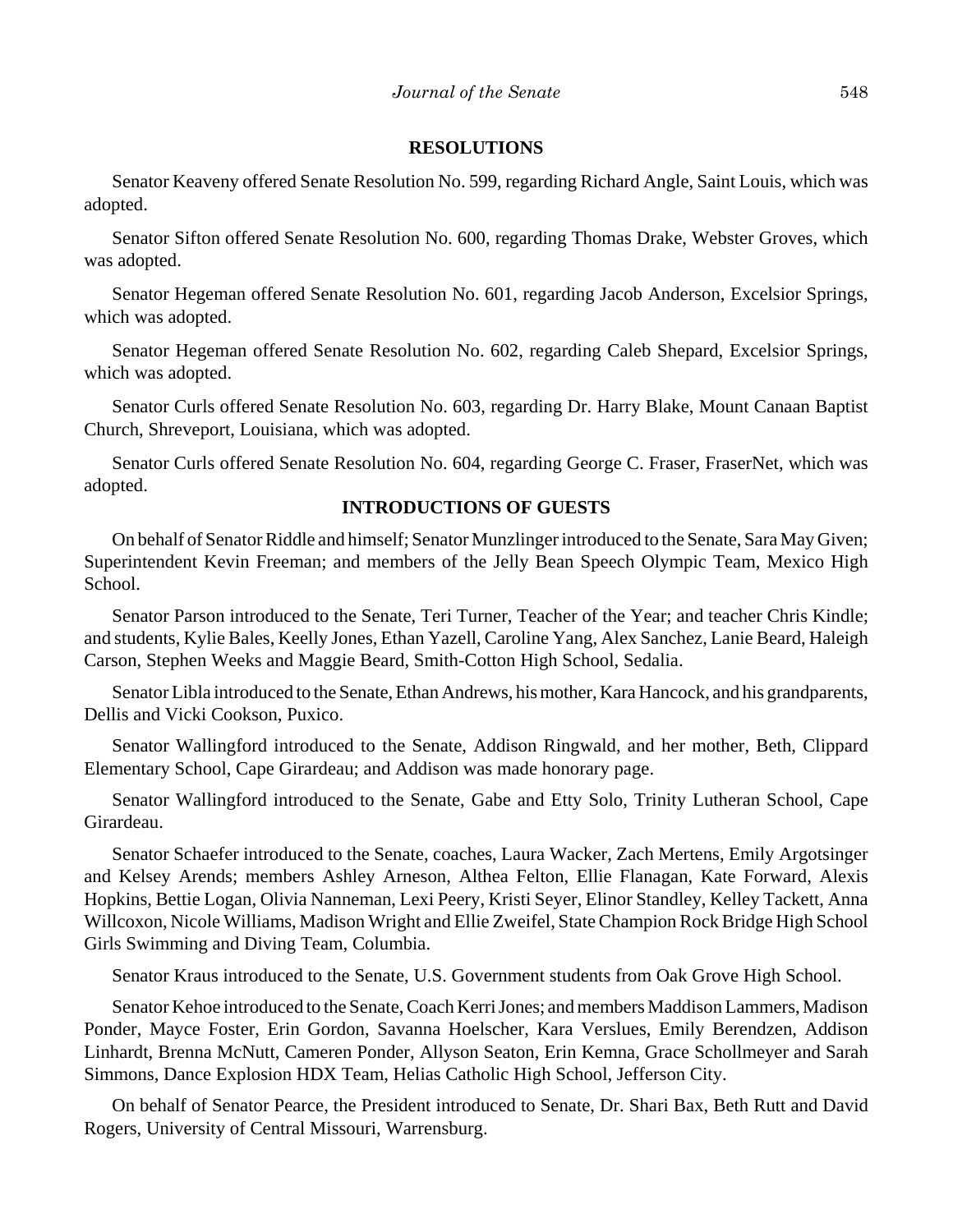Senator Kehoe introduced to the Senate, Kyle Trimble, Jefferson City.

Senator Brown introduced to the Senate, Christopher Cordis, Rolla High School Choir.

The President introduced to the Senate, Steve, Julie, Claire and Thomas Southard and Eli Youngblood, Cape Girardeau; Lanie Wilkerson, his mother, Wren; sisters Gracey and Paisley; and his brother Titus, Puxico.

On behalf of Senators Pearce and Parson, the President introduced to the Senate, Jerri Harrelsen, Pike County; Deana Auersman, Lafayette County; Wanda Tyre, Laclede County; Tiffany Phillips, Polk County; Christy M. Hency, Scott County; Dawnel Davidson, Cole County; Nancy Fisher, Cooper County; Susan Sadler, Pettis County; Marsha Aabbott, Henry County; Christy Blakemore, Boone County; Judy Groner, Callaway County, representing Circuit Clerks of Missouri.

Senator Wallingford introduced to the Senate, representatives of the Missouri Federation of Pachyderm Clubs from St. Louis County, St. Charles, Lewis and Clark, Columbia, Boone County, Audrain County, Springfield, Southeast Missouri and Salt Fork.

Senator Onder introduced to the Senate, Principal Shane Schlueter, Band Director Jim Cunningham and Theater Director Robert Gleason, Holt High School, Wentzville.

Senator Cunningham introduced to the Senate, the Physician of the Day, Dr. Brian Biggers, and his son, Brayden, Springfield.

Senator Kraus introduced to the Senate, his wife, Carmen; and fourth grade students from Summit Christian Academy, Lee's Summit.

Senator Holsman introduced to the Senate, Dr. Ashika Okhav, Dr. Evan Martin and Dr. Anisha Rimal, Children's Mercy Hospital, Independence.

Senator Schupp introduced to the Senate, Audrey Mack, St. Louis.

Senator Libla introduced to the Senate, Eddy Justice, Poplar Bluff.

Senator Onder introduced to the Senate, Alex Meyer, Weldon Spring.

Senator Dixon introduced to the Senate, Verniquia Foster, Springfield.

On motion of Senator Richard, the Senate adjourned under the rules.

## SENATE CALENDAR  $\overline{\phantom{a}}$

## THIRTY-SIXTH DAY–THURSDAY, MARCH 12, 2015  $\overline{\phantom{a}}$

## FORMAL CALENDAR

## SECOND READING OF SENATE BILLS

SB 542-Sater SB 543-Schupp SB 544-Schaefer SB 545-Schaefer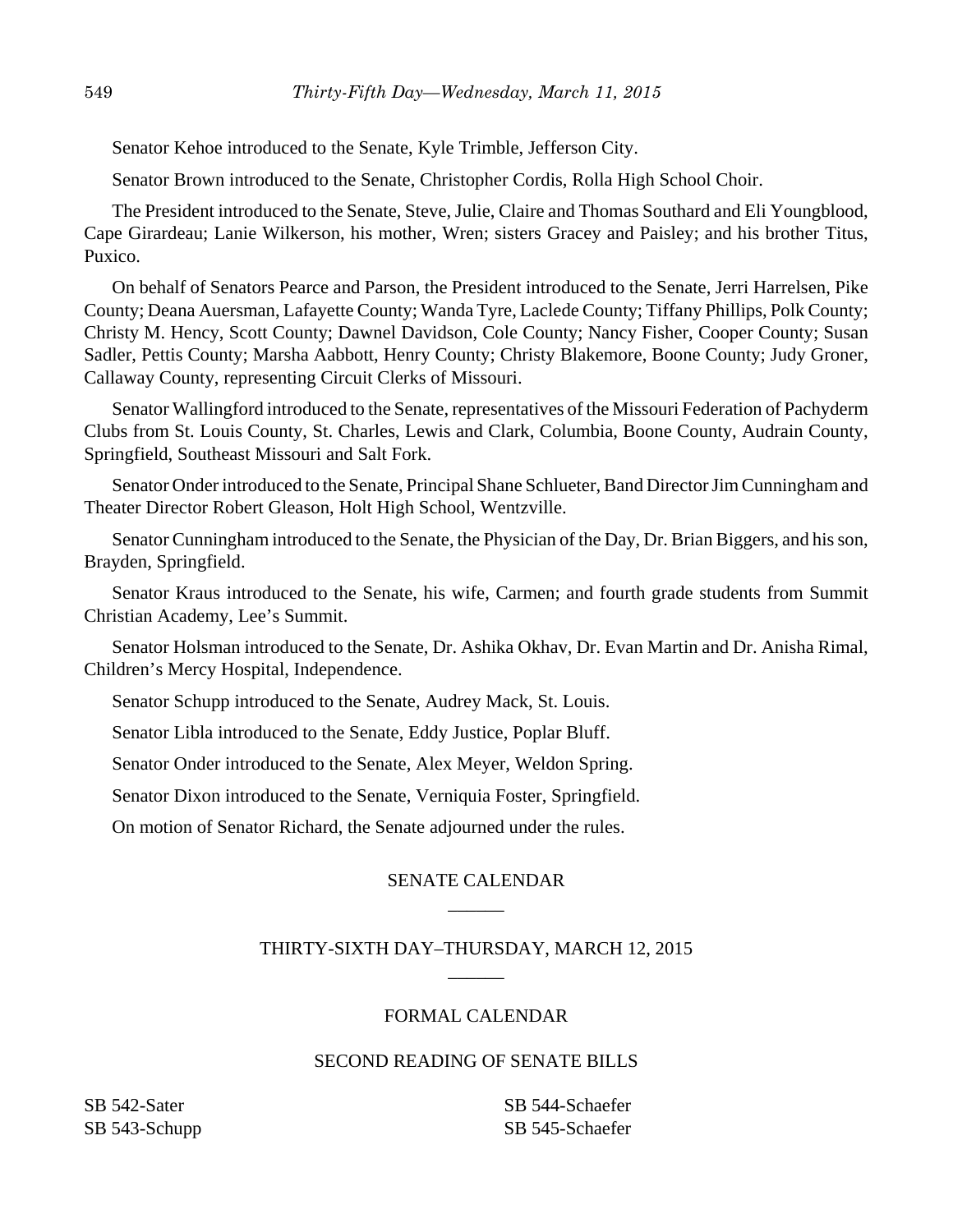SB 546-Schaefer SB 547-Riddle SB 548-Sifton SB 549-Onder SB 550-Dixon SB 551-Hegeman SB 552-Munzlinger SB 553-Munzlinger SB 554-Munzlinger SB 555-Emery SB 556-Pearce SB 557-LeVota SB 558-Brown

SB 559-Chappelle-Nadal, et al SB 560-Chappelle-Nadal SB 561-Wasson SB 562-Wieland SB 563-Wieland SB 564-Kehoe SB 565-Wallingford SB 566-Silvey SB 567-Chappelle-Nadal, et al SB 568-Munzlinger SJR 13-Schaaf SJR 14-Dixon SJR 15-Cunningham

## HOUSE BILLS ON SECOND READING

HCS for HB 130 HCS for HB 50 HB 32-Hoskins HCS for HB 141 HB 29-Dugger HB 100-Gosen HB 233-Franklin HB 41-Wood HB 179-Chipman HB 533-Dugger HCS for HB 388 HB 149-Fitzpatrick HB 88-Walton Gray HB 361-Spencer

HB 391-Gosen HB 400-Peters HB 402-Phillips HB 404-Phillips HB 562-Davis HB 111-Crawford HCS for HB 112 HCS for HB 777 HB 384-Flanigan HB 468-Berry HB 118-Burlison HCS for HB 70 HCS for HB 187

### THIRD READING OF SENATE BILLS

- 1. SCS for SB 19-Kraus (In Fiscal Oversight)
- 2. SS for SCS for SB 122-Walsh (In Fiscal Oversight)
- 3. SCS for SBs 1, 22, 49 & 70-Pearce (In Fiscal Oversight)
- 4. SS for SCS for SB 67-Cunningham
- 5. SCS for SB 107-Sater
- 6. SS for SB 239-Brown
- 7. SCS for SB 10-Schaaf
- 8. SCS for SB 119-Brown and Chappelle-Nadal
- 9. SCS for SB 152-Wallingford
- 10. SS for SB 58-Dixon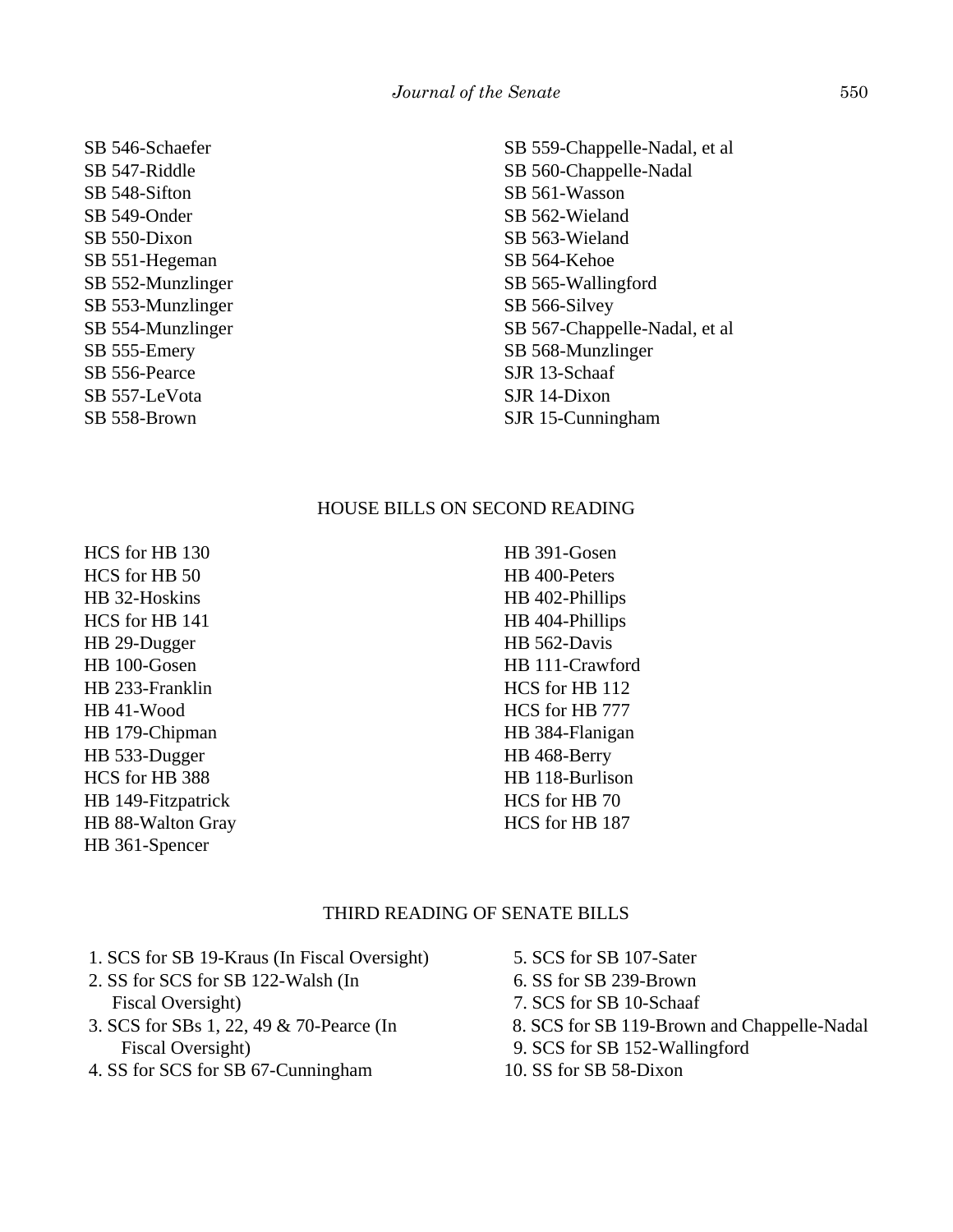## SENATE BILLS FOR PERFECTION

1. SB 172-Romine, with SCS 2. SB 194-Richard, et al 3. SBs 34 & 105-Wallingford, with SCS 4. SB 159-Parson

5. SB 336-Kraus, with SCS

6. SB 341-Riddle, with SCS

7. SB 203-Dixon

8. SBs 63 & 111-Sater and Nasheed, with SCS

9. SBs 331 & 21-Libla, with SCS

## HOUSE BILLS ON THIRD READING

HCS#2 for HB 63, with SCS (Wasson)

## INFORMAL CALENDAR

## SENATE BILLS FOR PERFECTION

SB 37-Romine, with SCS & SA 1 (pending) SB 59-Dixon SB 142-Romine, with SCS & SS for SCS (pending) SB 227-Emery, with SS (pending)

SB 233-Kehoe, with SCS & SA 2 (pending) SB 330-Parson SB 424-Pearce, with SA 1 (pending) SJR 7-Richard and Wallingford

## CONSENT CALENDAR

Senate Bills

Reported 2/23

SB 276-Walsh SB 277-Walsh

Reported 2/26

SB 211-Walsh and Dixon

Reported 3/5

SB 270-Nasheed, with SCS SB 282-Parson SB 156-Nasheed

B 166-Nasheed SB 231-Kehoe

Reported 3/11

SB 457-Sater SB 458-Sater